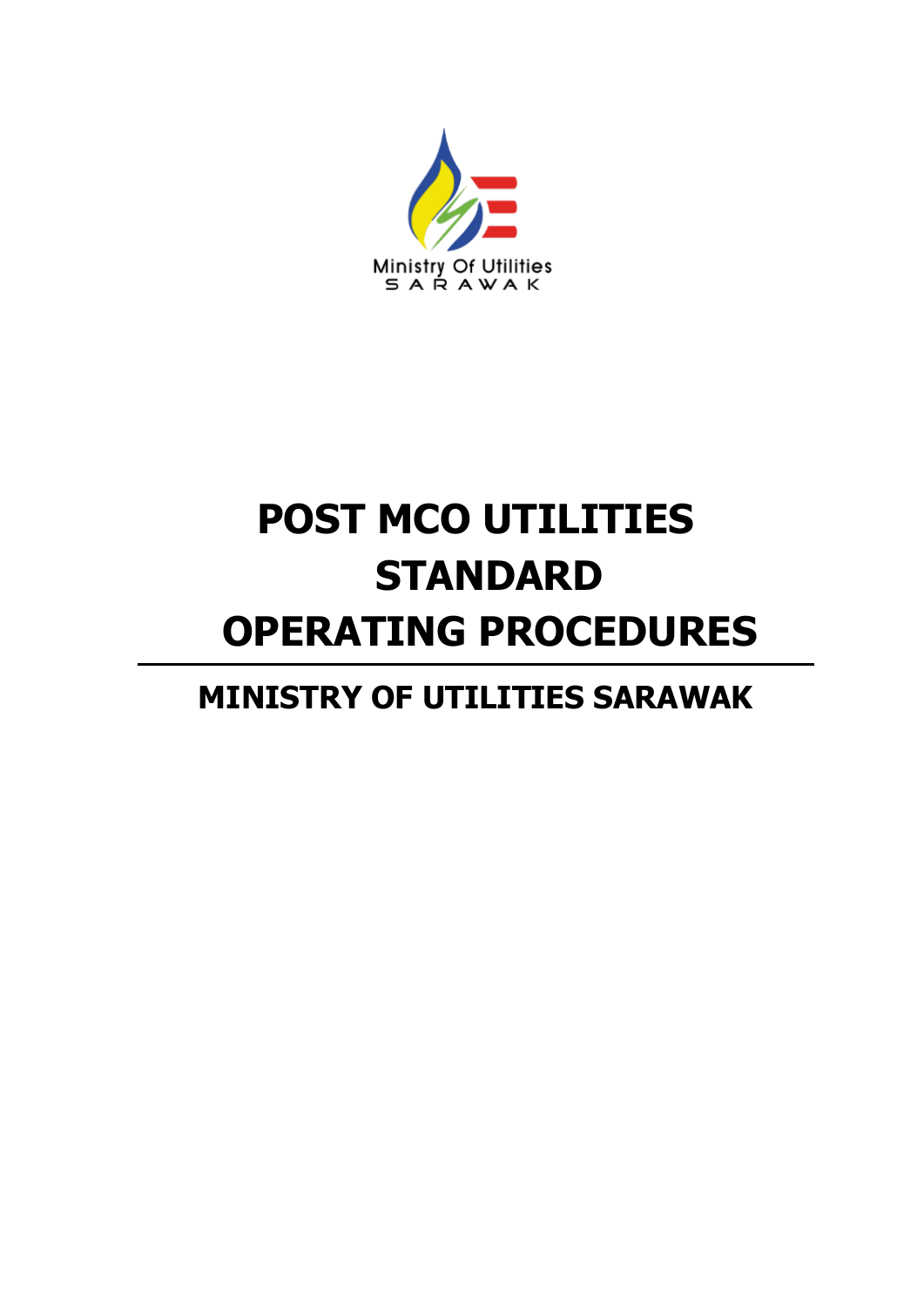#### **TABLE OF CONTENT**

- **1. SECTOR: UTILITIES CUSTOMER SERVICES AND RETAILING**
- **2. SECTOR: UTILITIES OPERATION AND MAINTENANCE**
- **3. SECTOR: UTILITIES CONSTRUCTION OF RURAL UTILITY CONNECTION SCHEME**
- **4. SECTOR: UTILITIES CONSTRUCTION SITE**
- **5. SECTOR: ENERGY – HYDROGEN GAS**
- **6. SECTOR: OIL AND GAS**
- **7. SECTOR: DISTRIBUTION OF GAS**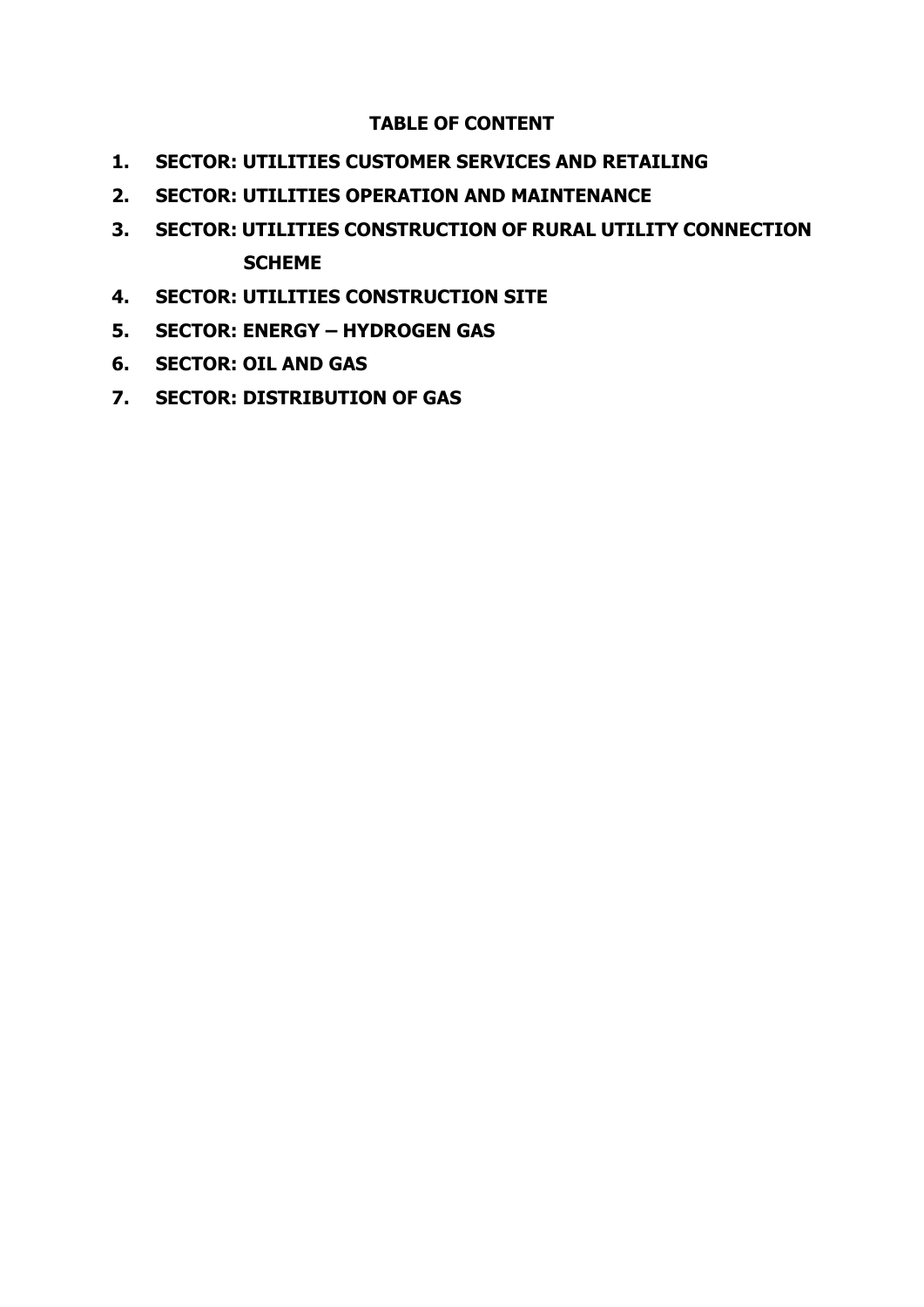#### **FREQUENTLY ASKED QUESTION SECTOR: UTILITIES CUSTOMER SERVICES AND RETAILING**

# **1. What are the activities that are covered in Customer and Retail Services?**

The Customer and Retail Services comprises of payment counter operations, meter reading and billing at site, supply connection or disconnection, maintenance and repair works and complaint management.

# **2. What is the capacity and operation time allowed for the above activities?**

The above activities will resume at 50% capacity and operation time shall be between 7am to 7pm.

- **3. How will activities such as payment counter operations, meter reading and billing at site, supply connection or disconnection, maintenance and repair work and complaint management be carried out?**  The activities will be carried out in accordance to orders issued by SDMC and Regulations of the Local Authorities in force and must comply with Health Control Measures by Ministry of Health (MOH).
- **4. What is the frequency to check the temperature of the workers?** The temperature of every worker must be checked at least once a day with the first checking before work.
- **5. What is the protocol to observe social distancing at service counter?** Workers should use face mask. Limited number of customers shall be allowed to enter the premises and deal with the counter. Customer with body temperature exceeding 37.5° Celsius is not allowed to enter. Distance marking is to be provided on the floor, chair and table to ensure the safe distance is adhered to.
- **6. How do workers practice social distancing during bill delivery, when carrying out supply connection or disconnection work or when carrying out maintenance and repair work?**

Workers should use face mask and have no contact with consumer and practice social distancing of at least 1 meter when carrying out the activities.

### **7. How frequent is disinfection required?**

Disinfection is to be carried out frequently and comply with disinfection SOP and procedures for company vehicles and whole office space especially the waiting area and customer service counter.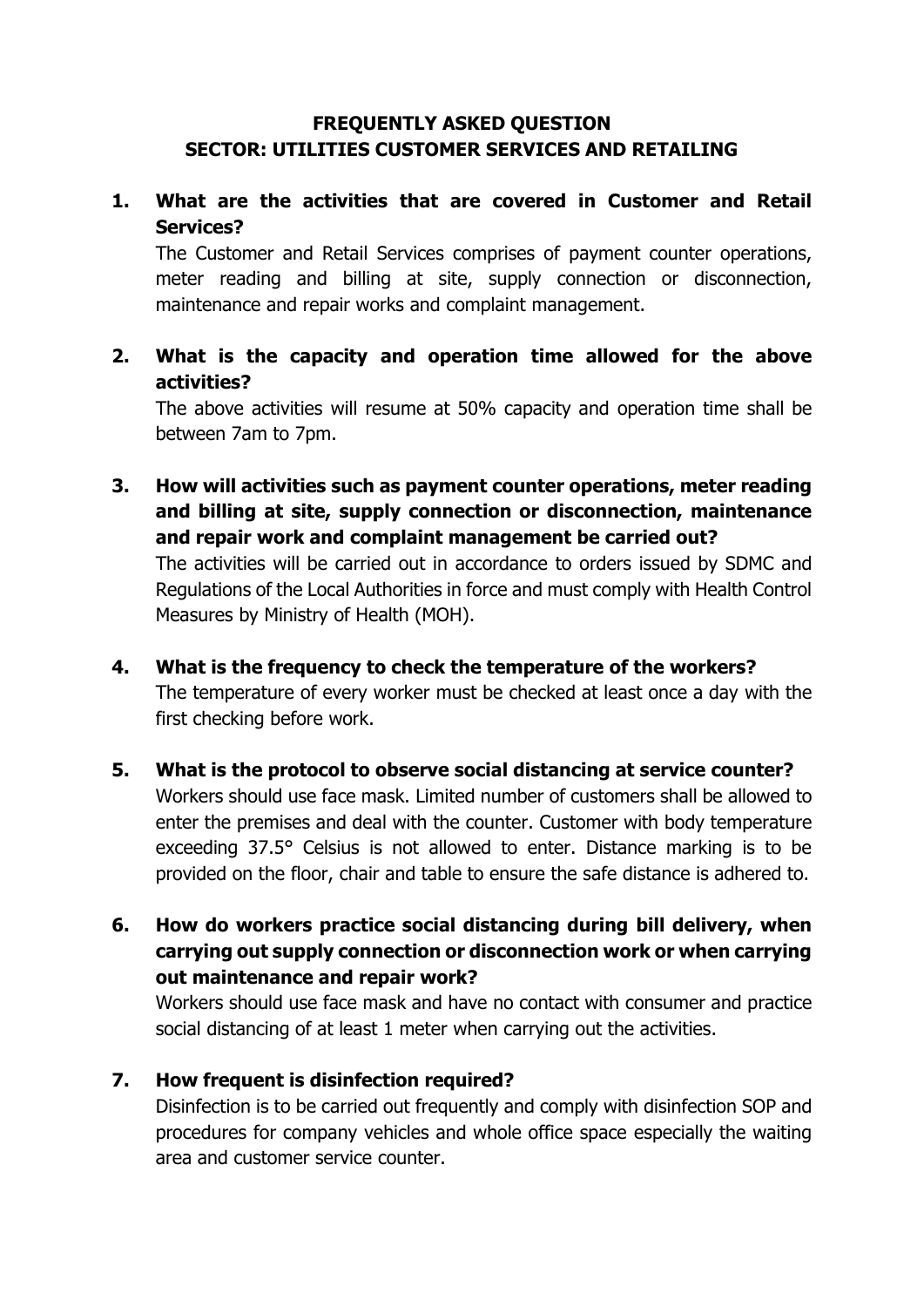### **FREQUENTLY ASKED QUESTION SECTOR: UTILITIES OPERATION AND MAINTENANCE**

# **1. What are the necessary steps to be taken by the employer to control the spread of Covid-19 in the work place?**

The employer needs to provide clear guidelines to all workers on matters that need to be done before, during and after work as provided by Ministry of Health Malaysia (MOH). The employer needs to disseminate the required health education materials regarding Covid-19 to all workers.

# **2. What are the important steps to be taken by workers before being allowed to enter the work place?**

- a) The employer needs to conduct health assessment to ensure that the body temperature of workers does not exceed 37.5° Celsius. Workers with body temperature exceeding 37.5° Celsius are not allowed to enter the work place.
- b) Ensure workers wear face masks at the work place.
- c) Hand sanitization facility must be made available at entrance for workers.
- d) Remind workers to adopt social distancing measures (minimum 1 meter), avoid handshakes among workers and practice frequent washing of hands with water and soap or use hand sanitizers.
- e) Carry out regular disinfection of work place and areas open to public in particular, lift, lobby, toilet, pantry, prayer/rest room, staircase, meeting room, resource room, etc.

### **3. What are required of the employer during working hours?**

The employer is to monitor at regular intervals to ensure that all the guidelines are followed by all the workers.

- **4. What steps are to be taken by the employer after working hours before workers are allowed to leave the work place?**
	- a) Workers are encouraged to adopt good personal hygiene practices
	- b) Face masks and hand gloves are to be disposed of into covered rubbish bin.
	- c) Rubbish is to be disposed of in line with MOH guideline.
- **5. What are the responsibilities of the workers in assisting the employers to control the spread of Covid-19?**

Workers must adopt good personal hygiene practices and to strictly follow the various steps as mentioned above.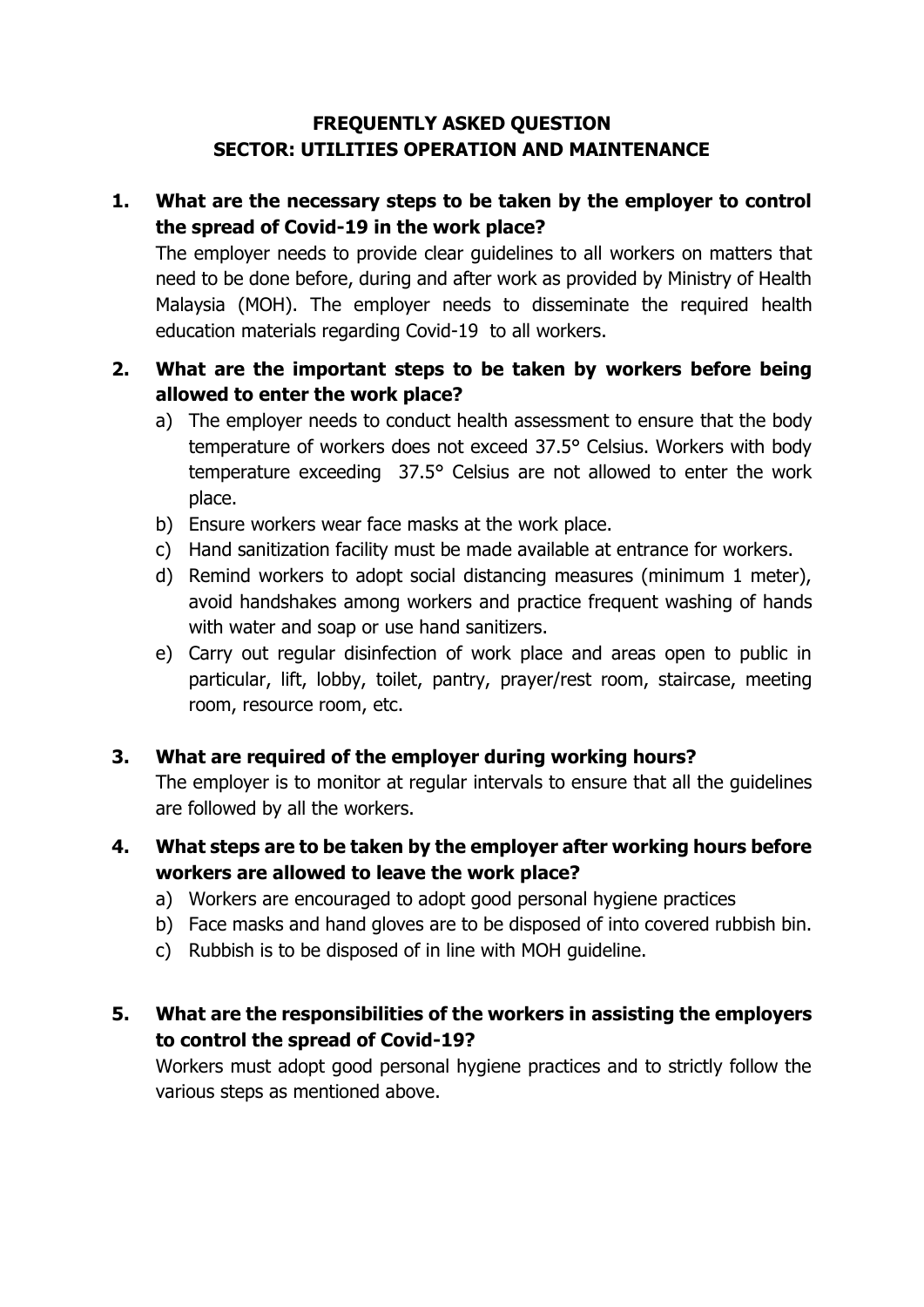# **FREQUENTLY ASKED QUESTION SECTOR: UTILITIES CONSTRUCTION OF RURAL UTILITY CONNECTION SCHEME**

**1. What is the operation time allowed for the construction of Rural Utility Connection Scheme?**

Operation time is from 7am to 7pm with a maximum of 12 working hours.

**2. What are the scopes involve under construction of Rural Utility Connection Scheme?**

The scopes include utility connection to house or room and connection of main wiring.

**3. Is there any activity that is not allowed under the construction of Rural Utility Connection Scheme?**

Yes. Any unauthorized activity as per directed by the State Disaster Management Committee (SDMC).

**4. Is operating under the construction of Rural Utility Connection Scheme in EMCO allowed?**

No. Construction activity of Rural Utility Connection Scheme in EMCO is not allowed.

**5. What is the preparation that needs to be done by the employer for post MCO?**

The employer needs to prepare the Post MCO Protocol in the workplace which is required to be adhered to by the employees, contractors and customers following the standard procedure from the Ministry of Health.

**6. What needs to be done to prevent infection under the construction of Rural Utility Connection Scheme?**

The use of face mask is a mandatory at the workplace/ construction site or when interacting and contractors are encouraged to provide the face masks to customers.

**7. What needs to be done in the case of emergency cause by COVID-19 among the workers?**

In the case of emergency, the Emergency Response Plan shall be complied and employees with symptoms are prohibited to continue working until proven to be healthy.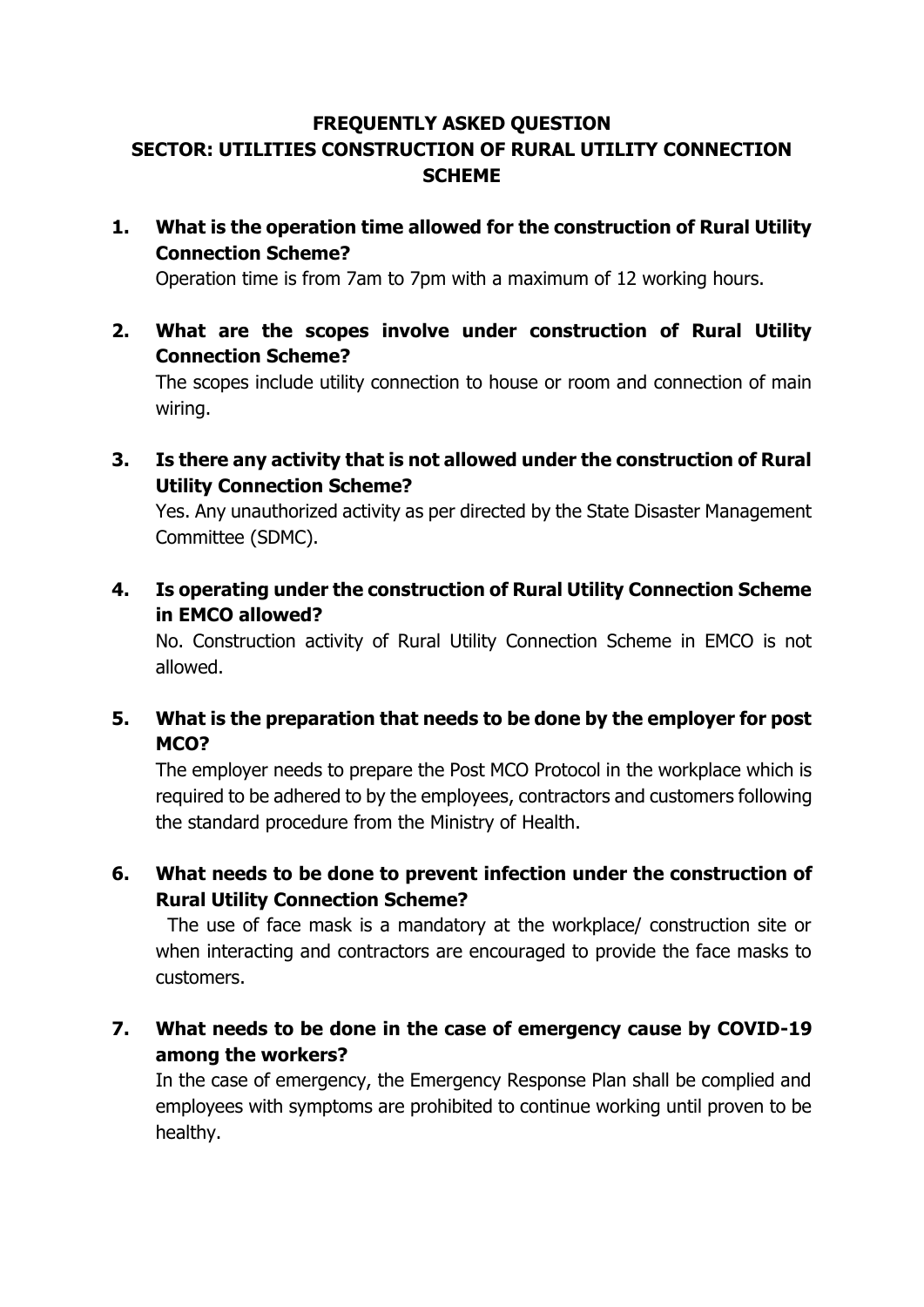- **8. How many workers are allowed at a construction site or premises?** Workers shall be kept at minimal numbers to ensure efficient social distancing.
- **9. What is the minimum distance allowed among the workers at the construction site or premises?**

The distance between individual workers shall be at least one metre while working at the construction site or premises.

#### **10. What is the procedure for decontamination?**

Employer shall comply with the SOP of vehicle decontamination and make sure the vehicle transporting the workers has undergo disinfection and sanitization process every time before and after work.

#### **11. What are the records that shall be taken or kept by the employer?**

Employer shall store, upkeep and update attendance record, health screening test, movement and personal details of employees.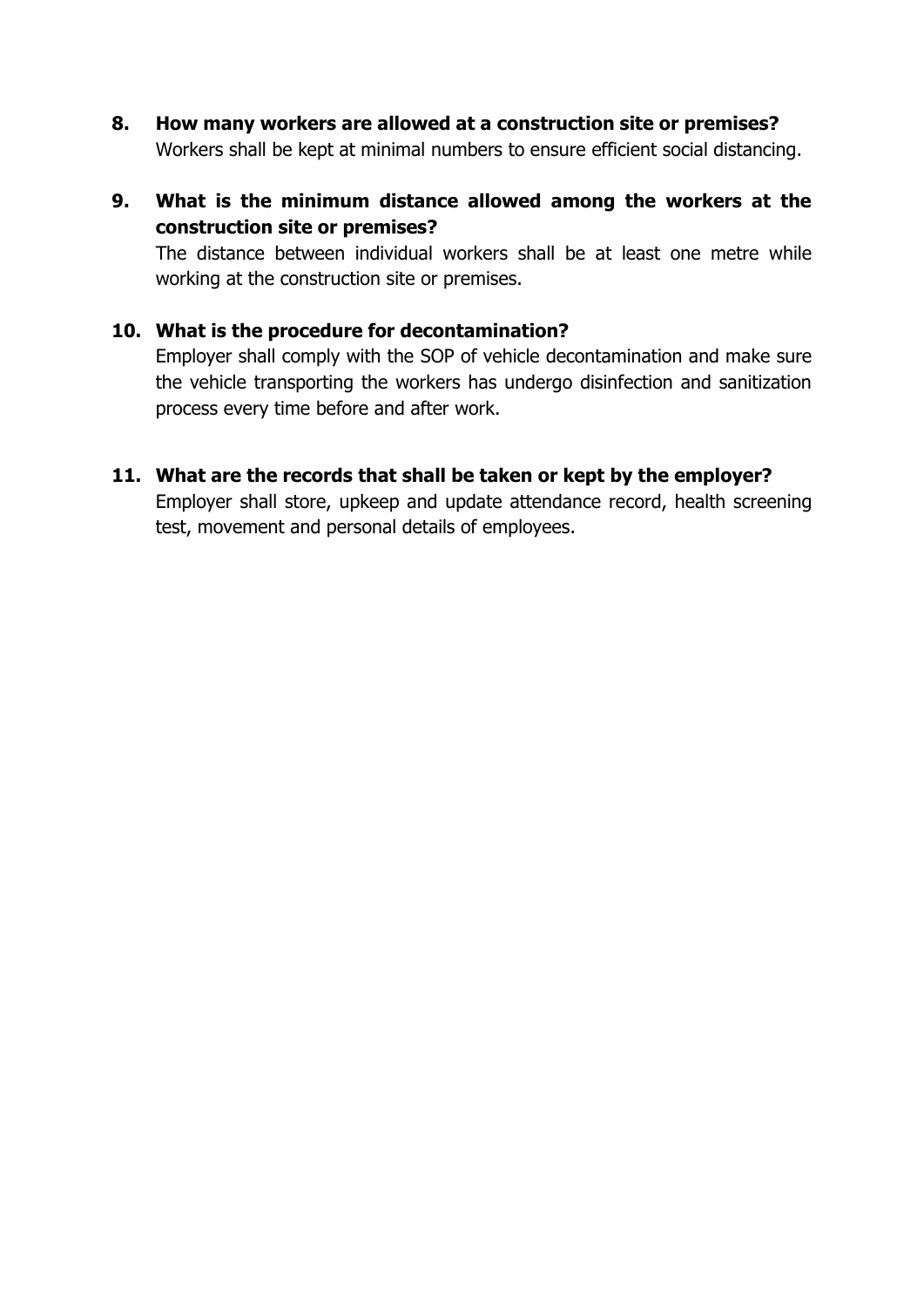# **FREQUENTLY ASKED QUESTION SECTOR: UTILITIES CONSTRUCTION SITE**

#### **1. Do contractors need to get permission before they can start work?**

Yes. Operation Authorization Letter must first be obtained from the Ministry of International & Industry (MITI) and the Sarawak State Disaster Management Committee (SDMC) for approval before work on the site is allowed to start. The authorization of the operation is subject to the final decision by SDMC.

#### **2. Which areas are not allowed to start construction work?**

Those areas declared under Enhanced Movement Control Order (EMCO) are not allowed to start construction work.

# **3. What is the capacity of the workers allowed to work at the construction site?**

Permitted workforce capacity is 100% but each work site must comply with the current and planned requirements taking into account the minimum number of workers in accordance with the terms of approval. Social distancing as recommended by Ministry of Health (MOH) of at least one (1) meter should be implemented at the site so that workers are not located or work near each other for long periods of time.

### **4. Are foreign workers allowed to work?**

Foreigners (workers or employers) must undergo the Covid -19 Laboratory Test and be confirmed free of Covid-19 disease before being allowed to start work.

#### **5. Are workers categorized as Patient Under Investigation (PUI) & Person Under Surveillance (PUS) allowed to work?**

No. They are not allowed to come to work and have to go through the period of quarantine/ isolation set by the MOH.

### **6. Does the contractor need to appoint a worker to coordinate Covid-19 outbreak epidemic prevention measures at the site?**

Yes. Coordinators can include:

- a) Safety and Health Officer ("SHO"); or
- b) Safety and Health Coordinator ('OSH-C); or
- c) Site Supervisor ('SSS'); or
- d) Secretary of the Safety and Health Committee; or
- e) Owner of company.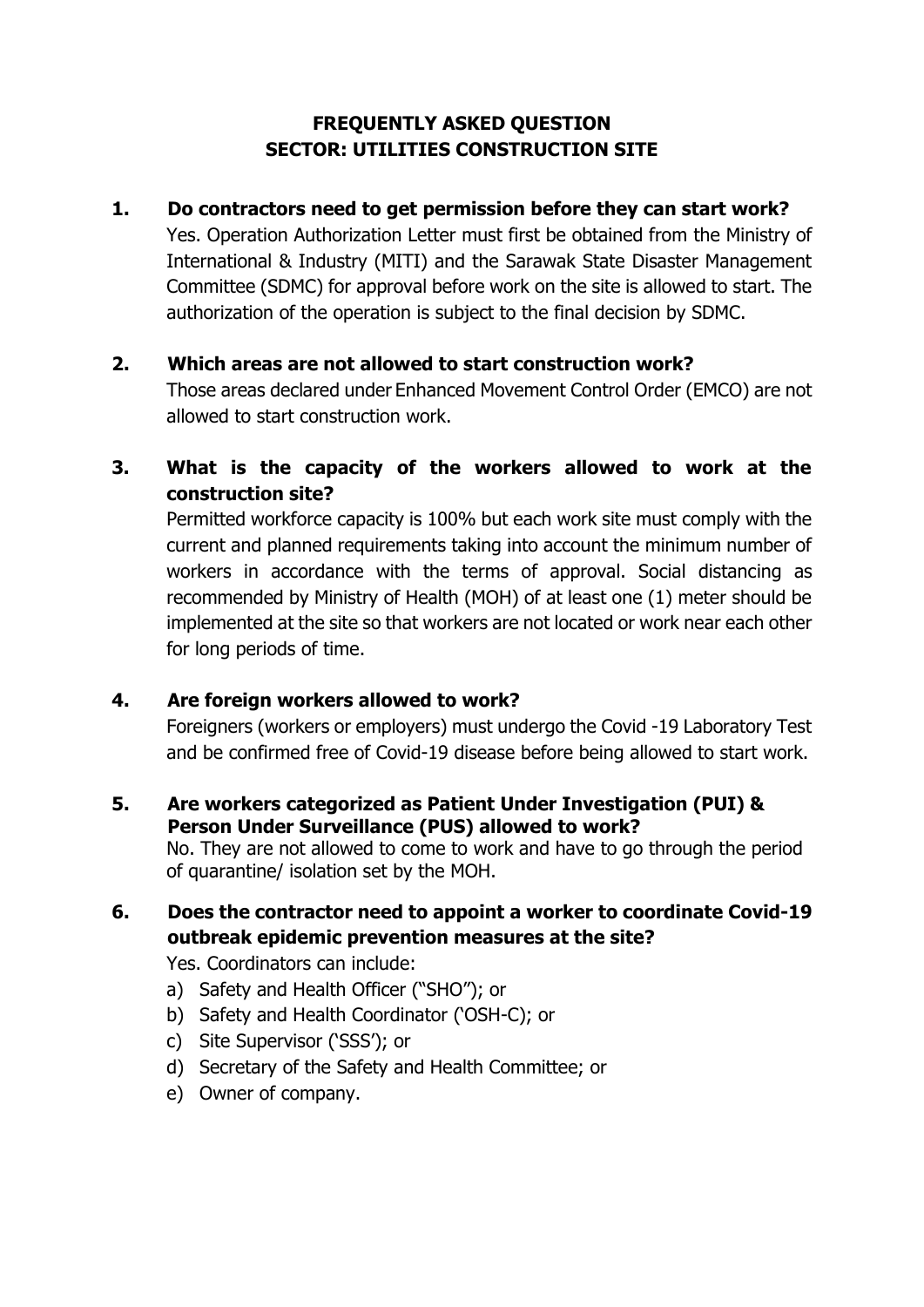#### **7. What is the function of Post Protocol MCO at the construction site?**

Workers need to have a Post Protocol MCO at the construction site which covers important steps that workers, contractors and visitors must follow, and what actions to be taken in the event of a Covid-19 infection or a Covid-19 infection investigation of a worker, according to the standard prescribed by MOH and CIDB.

#### **8. What should an employer do if a worker has Covid-19 symptoms?**

If a worker has fever or symptoms with a body temperature reading of 37.5°C or more, or any symptoms, the worker is not allowed to enter the construction site and the company should refer the worker to the nearby Panel Clinic or Health Clinic.

Similarly, for workers with symptoms staying at Centralized Labor Quarters (CLQ), they are not allowed to enter the workers' accommodation and the company must refer them to the Panel Clinic or Health Clinic nearby.

#### **9. What to do if there is a Covid-19 infection at the site?**

In the event of a Covid-19 infection at the site, the disinfection process must be carried out immediately by the contractor in accordance with the procedures prescribed by the MOH. The contractor must comply with the directive and further advice from the MOH.

#### **10. Who is responsible for carrying out disinfection works at the site?**

If Covid-19 infection is found among the workers at the site, the contractor is responsible for carrying out the disinfection works.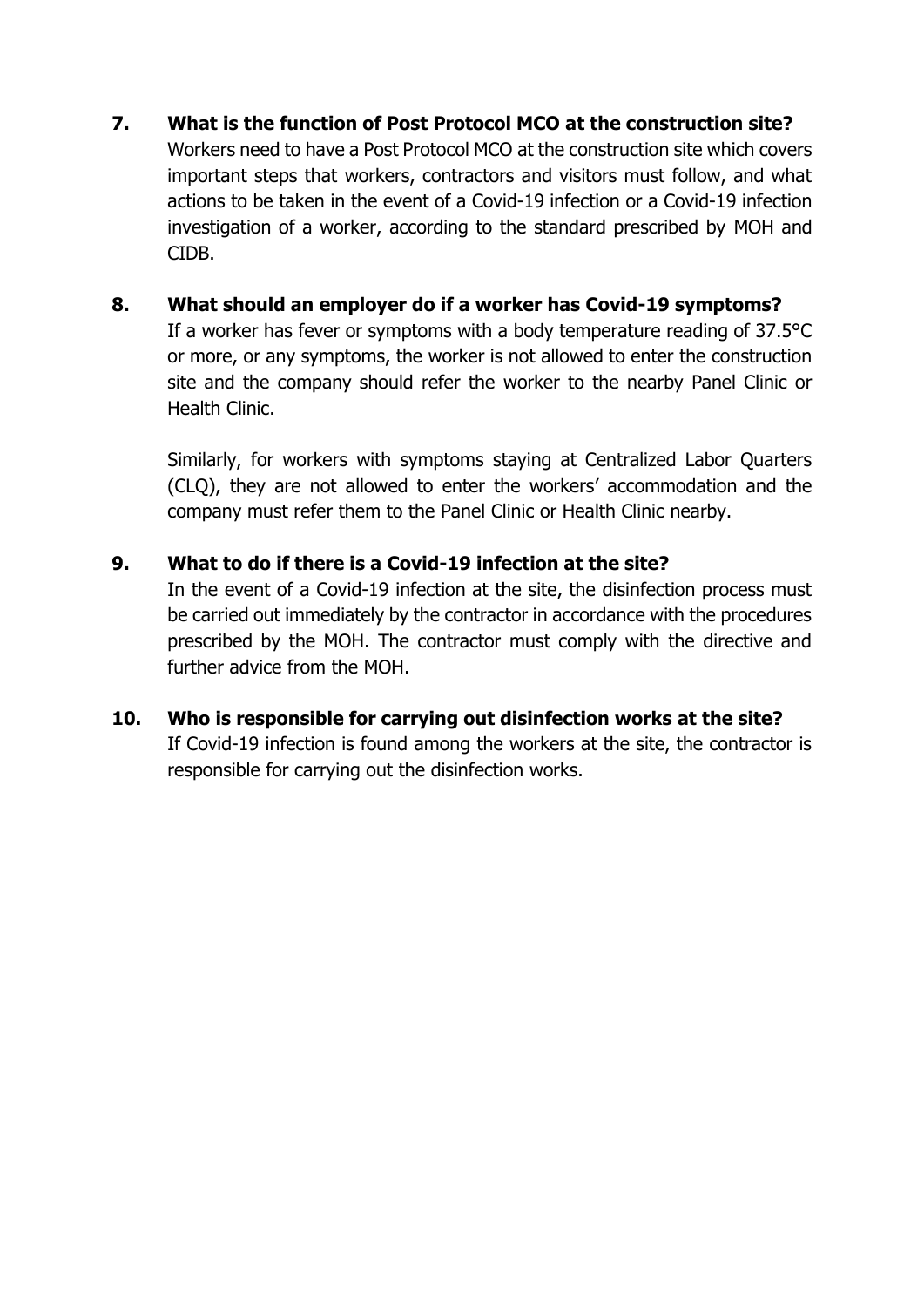# **FREQUENTLY ASKED QUESTIONS SECTOR: ENERGY - HYDROGEN GAS**

**1. What activities are allowed to operate under the Hydrogen Gas Sector during post MCO?**

The implementation of the projects and maintenance of the hydrogen gas plant are permitted to operate during post MCO.

#### **2. What activities are not allowed to operate?**

Please refer to the items listed in the list of the prohibited activities.

- **3. What is the capacity and the operation hour for the premises?** The premises are allowed to operate at 50% capacity with operation hours from 7am to 7pm.
- **4. What step need to be taken by the employers during post MCO?**

Employers are required to provide post MCO protocols at the workplace that covers important steps according to KKM standard which employees, contractors, and visitors need to adhere to. Employers also need to establish a committee that is responsible to handle cases related to Covid-19.

**5. Do the premises need to carry out the sanitation and cleaning process?**  Yes. The sanitation and cleaning process should be carried out at least twice daily especially in common spaces such as the lobby, elevator, pantry, meeting room, prayer room, toilet and trash / trash bin.

# **6. What are the health and safety measures should be taken at the premises?**

The premises are required to implement all the following health and safety measures;

- a) Screening of temperature of all employee at the entrance of the premises. Employees with a body temperature of 37.5 ° Celsius and above who have Covid-19 related symptoms are not allowed to enter the premises.
- b) The use of face masks is mandatory for employees, contractors and visitors in general area of the premise and when interacting with others, except when using specific PPE.
- c) Ensure at least 1-meter social distancing between individuals and wearing a face mask.
- d) Encouraged the use of virtual meeting instead of physical.
- e) Provision of 1-meter mark on floors, desks and chairs is carried out especially in areas such as dining areas, queues for entry into the premises, elevators, prayer rooms and others.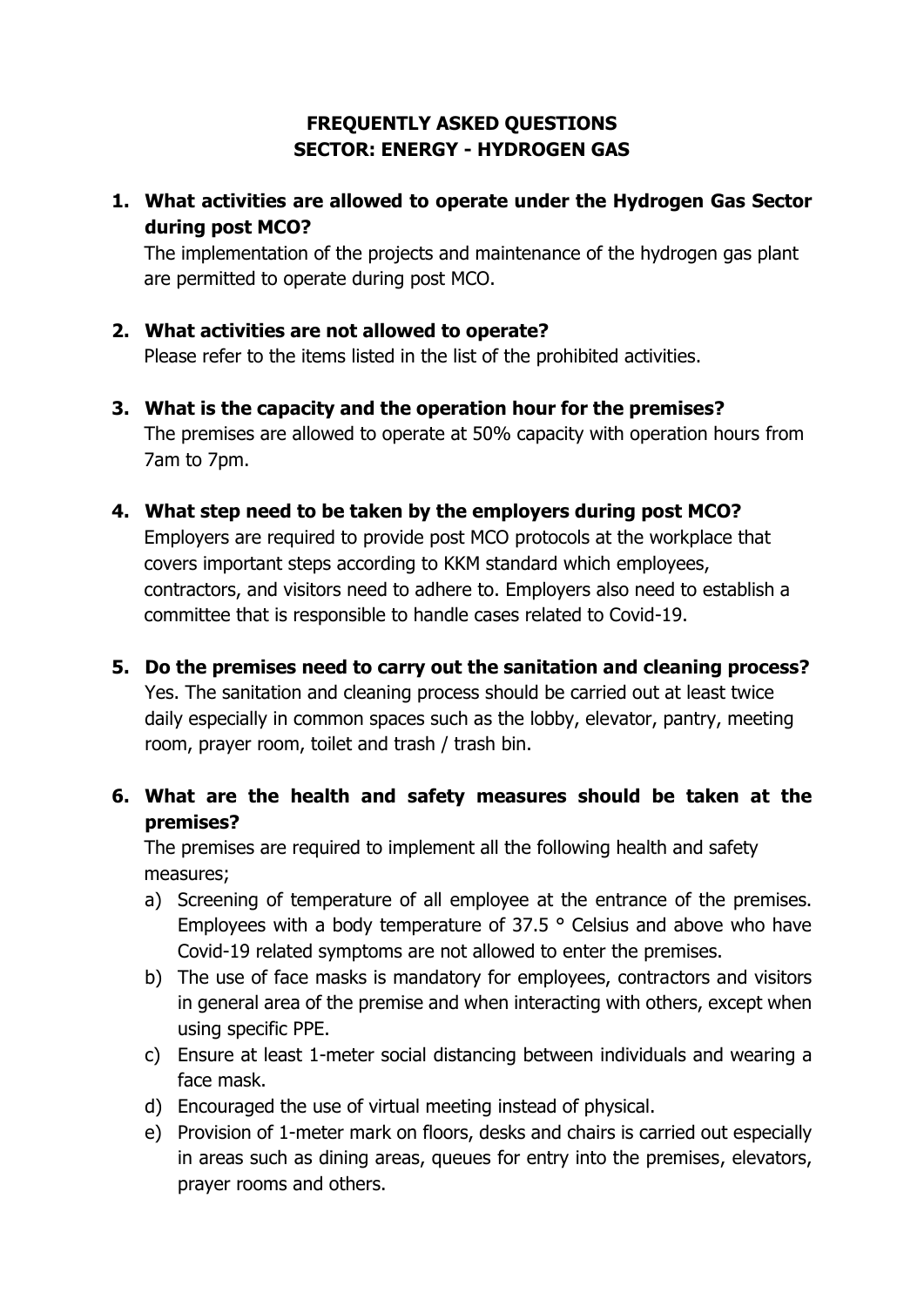- f) Mealtime should be implemented in stages, depending on the suitability of the premise.
- **7. Does the Government incur costs for disinfection at the premise?** No. The cost of sanitation and disinfection should be borne by the employer.
- **8. What action should the employer take if any of the employee is suspected to have Covid-19 symptoms?**

The employer should report the case to the nearest Health Department or referred the case to a nearby Panel Clinic or Health Clinic.The employee will not be allowed to enter the premises.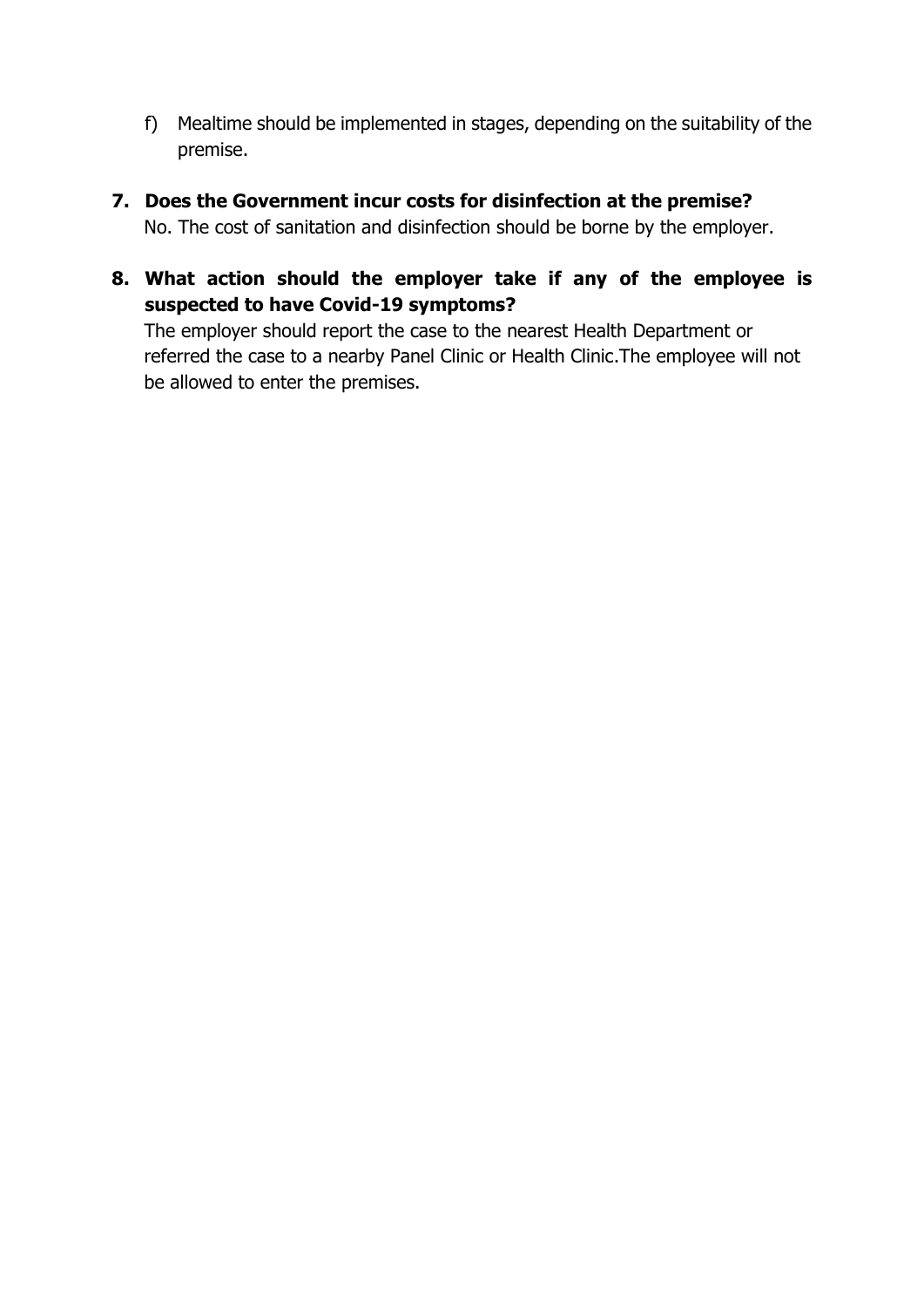# **FREQUENTLY ASKED QUESTIONS SECTOR: OIL AND GAS**

# **1. What activities are allowed to operate under the Oil and Gas Sector post MCO?**

The following are activities that are allowed to operate under the oil and gas sector post MCO;

- a) Exploration
- b) Development
- c) Production
- d) Liquefaction
- e) Oil refining
- f) Petrochemicals

#### **2. What activities are not allowed to operate?**

Please refer to the items listed in the list of prohibited activities.

- **3. What is the capacity and operation time allowed for plant / premise?** The plant/premises are allowed to operate at 100% capacity with 24 hours operation hours.
- **4. What steps need to be taken by the employers during post MCO?** Employers are required to provide post MCO protocols at the workplace that covers important steps according to KKM standard which employees, contractors, and visitors need to adhere to. Employers also need to establish a committee that is responsible to handle cases related to Covid-19.

### **5. How frequent is disinfection of plant/premises required?**

Disinfect are required to be carried out at least twice daily especially in common spaces such as the lobby, elevator, pantry, meeting room, prayer room, toilet and trash / trash bin.

**6. What are the health and safety measures should be taken at the plant/ premise?**

The plant / premises are required to implement all of the following health and safety measures;

- a) Screening of temperature of all employee at the entrance of the premises. Employees with a body temperature of 37.5 ° Celsius and above who have Covid-19 related symptoms are not allowed to enter the premises.
- b) The use of face masks is mandatory for employees, contractors and visitors in general area of the premise and when interacting with others, except when using specific PPE.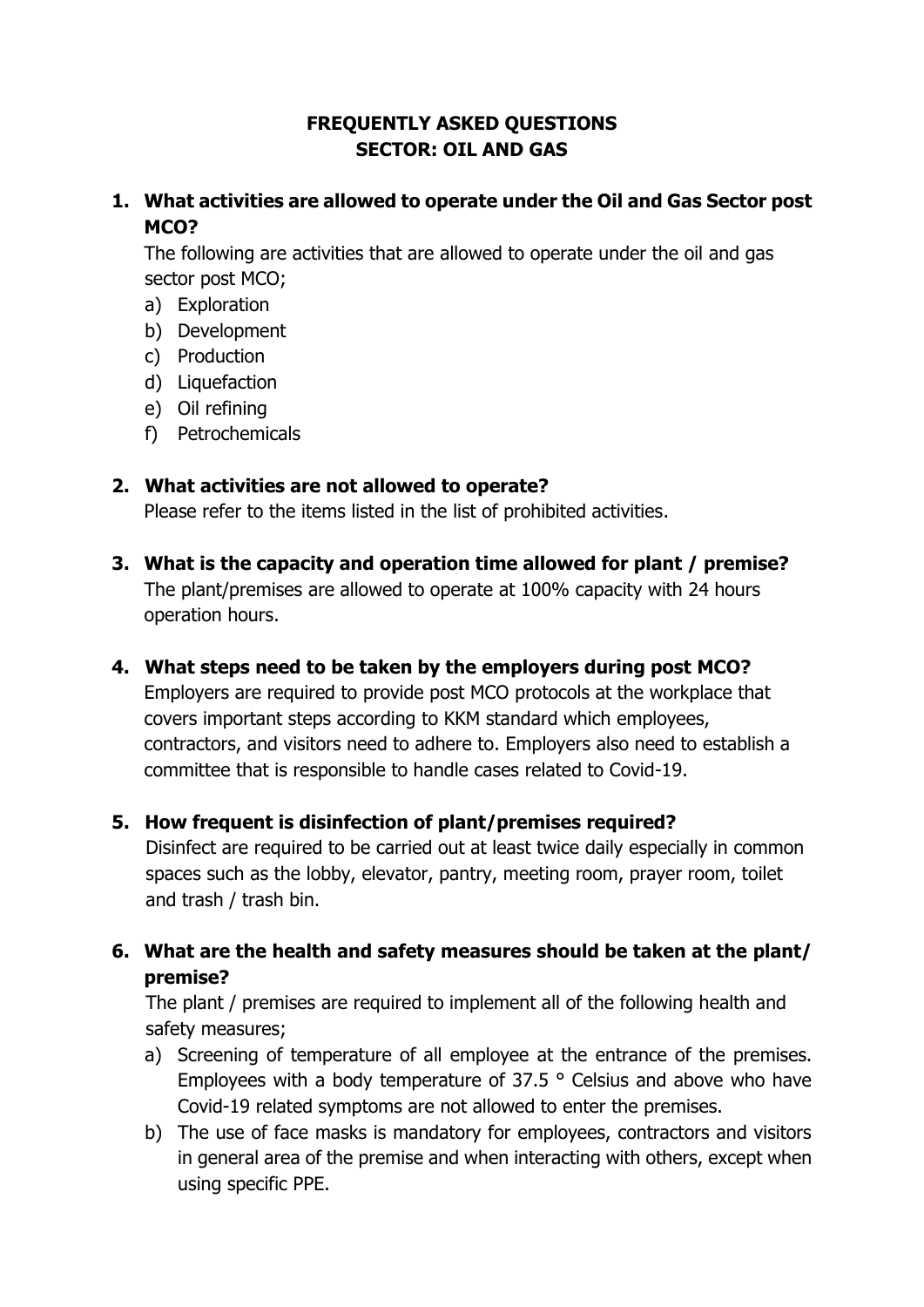- c) Ensure at least 1-meter social distancing between individuals and wearing a face mask.
- d) Encouraged the use of virtual meeting instead of physical.
- e) Provision of 1-meter mark on floors, desks and chairs is carried out especially in areas such as dining areas, queues for entry into the premises, elevators, prayer rooms and others.
- f) Mealtime should be implemented in stages, depending on the suitability of the premise.
- **7. Does the Government incur costs for disinfection at the plant / premise?** No. The cost of sanitation and disinfection should be borne by the plant / premise.
- **8. What action should the employer take if any of the employee is suspected to have Covid-19 symptoms?**

The employer should report the case to the nearest Health Department or referred the case to a nearby Panel Clinic or Health Clinic.The employee will not be allowed to enter the premises.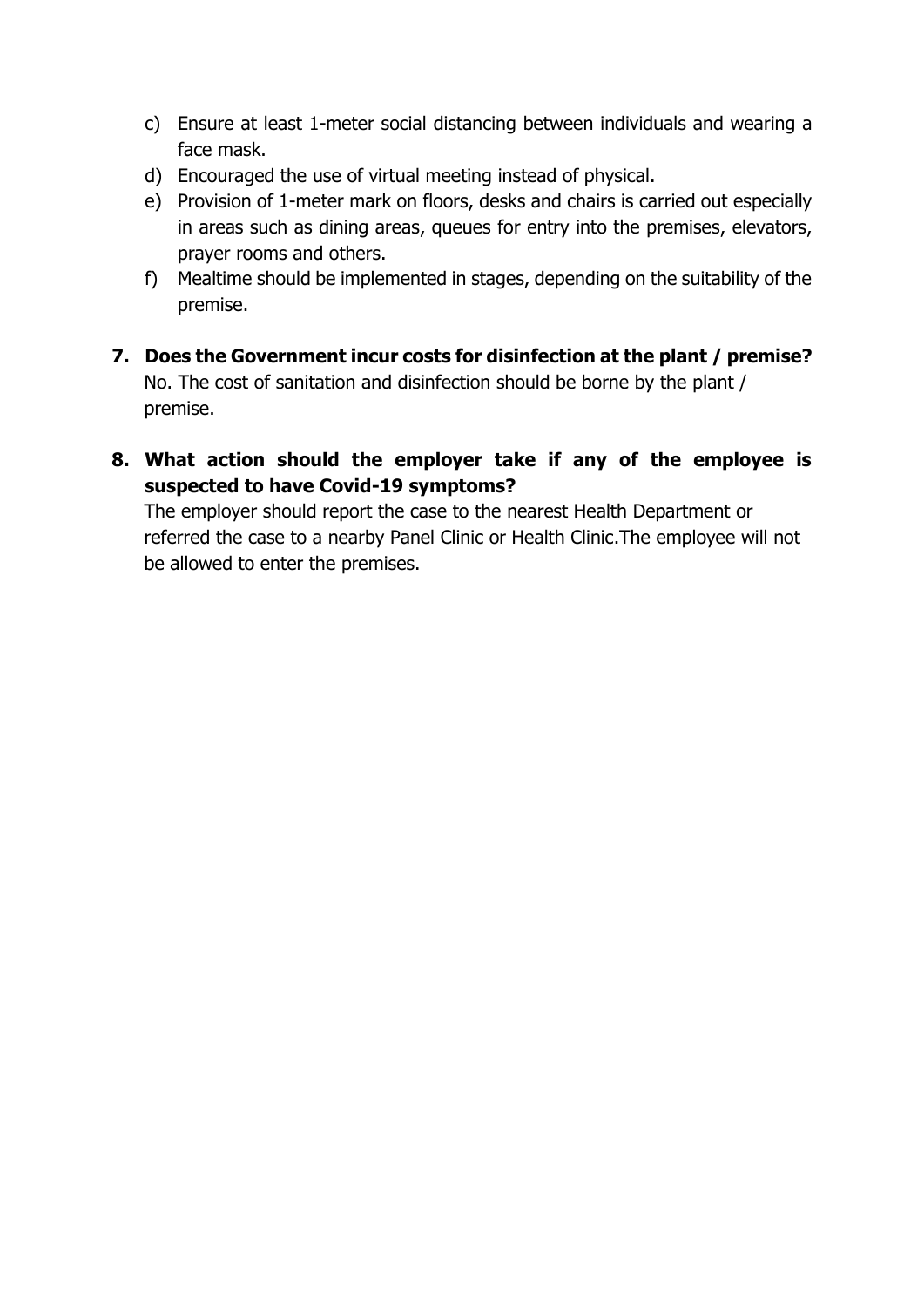# **FREQUENTLY ASKED QUESTIONS SECTOR: DISTRIBUTION OF GAS**

# **1. What activities are allowed to operate under the Distribution of Gas Sector during post MCO?**

All gas distribution activities under the Distribution of Gas Ordinance 2016 are allowed to operate. These activities are as follows;

- a) import of any gas for regasification, processing, treatment, separation, utilization or distribution;
- b) regasification of gas;
- c) treatment, separation or processing of gas;
- d) transportation of gas;
- e) building, managing or maintaining gas pipeline or other apparatus or equipment or mechanism for the distribution of gas;
- f) supply of gas; and
- g) retail of gas.

#### **2. What activities are not allowed to operate?**

Please refer to the items listed in the list of prohibited activities.

**3. What is the capacity and operation hours allowed for plant / premise?** The premises are allowed to operate at 100% capacity with operation hours from 7am to 7pm.

### **4. What step need to be taken by the employers during post MCO?**

Employers are required to provide post MCO protocols at the workplace that covers important steps according to KKM standard which employees, contractors, and visitors need to adhere to. Employers also need to establish a committee that is responsible to handle cases related to Covid-19.

### **5. What are the health and safety measures should be taken at the plant / premise / payment counter?**

The plants / premises / payment counters are required to implement all of the following health and safety measures;

- a) Screening of temperature of all employee at the entrance of the premises. Employees with a body temperature of 37.5 ° Celsius and above who have Covid-19 related symptoms are not allowed to enter the premises.
- b) The use of face masks is mandatory for employees, contractors and visitors in general area of the premise and when interacting with others, except when using specific PPE.
- c) Ensure at least 1-meter social distancing between individuals and wearing a face mask.